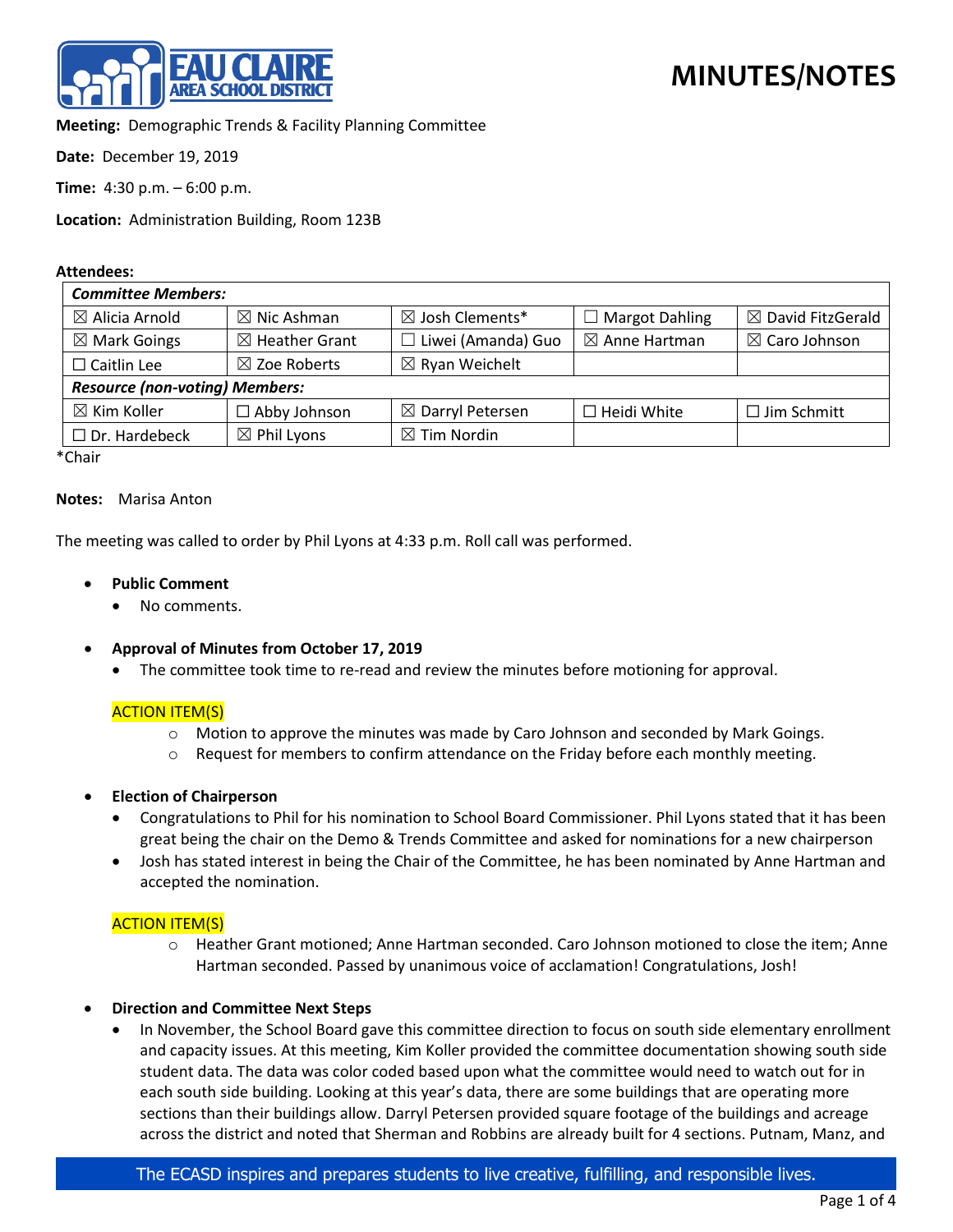Meadowview are on enough land that could allow for an addition to be built making them 4 section schools. Please note, going from 3 sections to 4 sections does not mean 6 more classrooms; it means expanding the gym, cafeteria, kitchen, restrooms, mechanical systems, and fire protection. Putnam Heights was designed to be able to add onto the building as it was the intent for Putnam to be a 4-section school. Looking at the data, Meadowview would be next and Manz would be last. Manz has the least amount of square footage, green space, and parking. Flynn's size causes more of a fluctuation than other buildings due to its location. There isn't any space to adjust south side boundaries like on the north side.

## ACTION ITEM(S)

- $\circ$  The committee would like to see a post-boundary change graph for the north side schools.
- Adding onto Putnam looks good, but their boundaries are already so close to Manz and Meadowview. The students are also very close to South Middle School, but their school path would change to DeLong Middle School. Strictly looking at the numbers it makes sense. Community support is important. We may need to consider a new 3 section school on the south side of town, there are so many logistics and maybe the cost is equivalent. There is infrastructure and sewer and water under the area near the dealerships on Hwy 93. The demand on city sewer and water is very different in a home or business versus a school. This is a good time to re-engage with the city to see where they expect growth to occur. If we build, we would want it to be there for 100 years or longer, and it's hard to know what is happening if we don't reach out to the city. Going forward we have greater flexibility with staffing to absorb those students into 4 sections. Going from 3 to 4 sections, we could do two of those for the same cost of building new with the flexibility of student fluctuations in the buildings. The County is updating the county plan, and they control the land use in the townships. They did ask what the reasonable growth would be in their townships. We should reach out to them also. If the city said that they were going to do a lot of sewer and water out near Hwy 93 that could change where development happens. If we need to extend sewer and water, it is about \$100 per linear foot it would be very expensive to get that option ready. There is word about a wind farm out on Hwy 93, south east of Eau Claire has some of the highest land cost. Will there be a lot of growth in the Meadowview and Robbins neighborhoods moving forward? People will build near parks and schools.

## ACTION ITEM(S)

- $\circ$  The committee would like to know the number of students that live south of 94 in our district.
- $\circ$  It didn't seem that it would cost too much more to build new versus adding on to a few buildings. How would this impact the middle school and high school? Is there room on the south side?
- $\circ$  South appears to have a little wiggle room; the committee would like the orange paper updated.
- What are the open enrollment numbers? Altoona has the highest percent of students who open enroll out of ECASD. Many students are attending virtual schools. Our district has implemented a virtual school to help accommodate students and families. What about the apartment complex that was to go in across the street from Action City? It was declined at this time but that does not mean that it will not come back next month. Do we need to add a guiding principle to the list that we will strive for 30- to 45-minute bus rides? District policy states 1 hour is the maximum. Would like to be sure that we are not sending too many students to Robbins. At the listening sessions, it was noted that the committee was thinking of 2 solutions for building onto 2 buildings to make them 4 sections or build a new 3 to 4 section school on the south side. This committee would possibly need to have a recommendation by October 2020 for a January timeline. Should we think about having listening sessions prior to the recommendation? Yes, and have the costs for the projects. Explaining the projects to the public can help gain support for the projects. What information do we need to have an informed decision?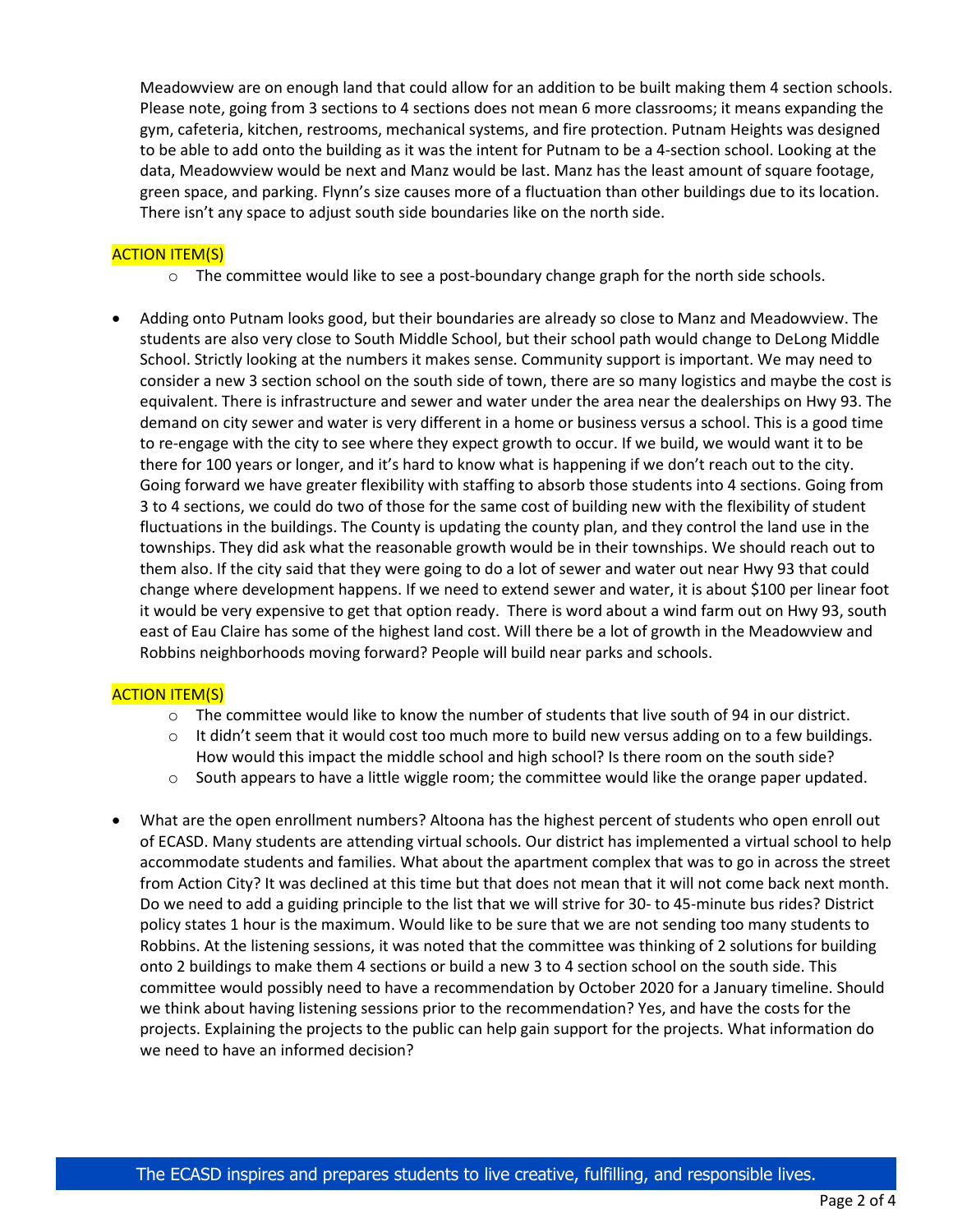- Information added after the minutes were reviewed in January:
	- $\circ$  It is important to look at the educational implications if the District chose to construct a new school. Would like to discuss this with the City and County as well. It is easy to discuss money, but it is also important to discuss culture. There is a difference in culture between a 4-section school and a 3-section school. Would like to discuss this, along with the impact, need, and best practices with Teaching & Learning.
	- $\circ$  Included at the end of the minutes is a list of questions derived from the meeting.

### ACTION ITEM(S)

- o Where is growth happening, infrastructure, poverty locations, what does it cost for adding on?
- o Can we get a conceptual timeline?
- How does it work to get a plot of land? If someone knows that a school or city is looking at their property, the cost of the property shoots up. We may be able to purchase from the county. Where would the cost of staff come from? We would need a new principal and secretary for a new building, but the people in front of children could be shifted. A principal will cost the same regardless of the number of children you serve. Could have a capital, operational, or a hybrid for a referendum. Would recommend the committee presents to the Board before the Board creates the question. Remember, we deferred South and Roosevelt. Urgency on the south side is important, and we have good support. Our focus over the next several months is elementary schools; 4k is not our concern yet.

### • **Future Agenda Items**

• South Side Elementary Capacity

### ACTION ITEM(S)

o Invite south side principals to the next meeting.

Caro Johnson made a motion to adjourn the meeting; motion seconded by Nic Ashman. The meeting was adjourned at 5:58 p.m.